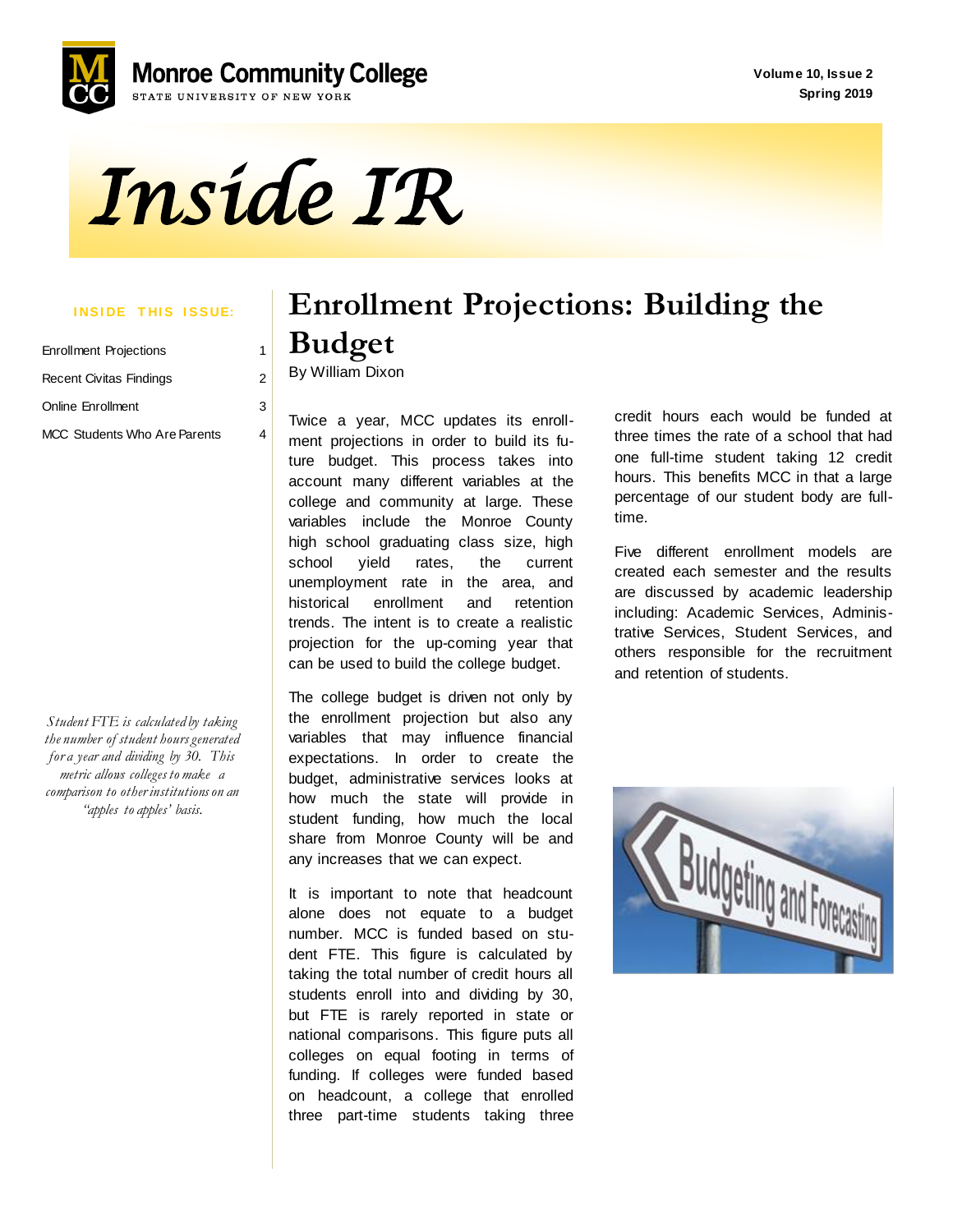### **Recent Civitas Findings**

By William Dixon

 This tool allows the College to identify Monroe Community College has been utilizing Civitas since fall 2017. During this time, over 30 initiatives have been evaluated using the Illume Impact tool. what student populations were impacted the most by the initiatives.

 sistence. This means that the centers are Some of the recent findings focus on the use of learning centers on campus. Results from Illume Impact indicate that attending a learning center has a positive impact on student persistence. The impact is strongest for those students in the bottom two quartiles of predicted perthe most beneficial to students at the most risk of not continuing at MCC.

Past analysis showed that the Center for Academic Reading (CAR) and the Math Learning Centers had a lift in persistence of 5.9% and 4.9%, respectfully. Recent changes to the learning centers and the creation of the Tutoring and Academic Assistance Center (TAAC) showed a lift in persistence of 8.2%.

Results from Illume Impact also indi-

cated that students who received scholarship aid, regardless of the amount, had a 2.6% increase in persistence. This lift was highest for part-time and first time students. In partnership with the MCC Foundation, a targeted nudge was set out through Illume Student to over 4,000 part-time and first-time students during the scholarship open enrollment period. The purpose was to raise awareness of the availability of scholarships and link those students directly to the online scholarship application.

As more Illume Impact reports are created, they will be posted to the IR website. An area for Civitas is already in the MCC Internal Resources section.

Table 1 summarizes the results from many of the Civitas Illume Impact reports run to date. The numbers indicate how much of a lift in persistence each initiative had on student groups at MCC.

|  | Table 1. Recent Civitas Impact Results |  |  |
|--|----------------------------------------|--|--|
|--|----------------------------------------|--|--|

| <b>Impact Report</b>     | All<br><b>Students</b> | <b>First Time</b><br>at MCC | <b>Full-Time</b> | <b>Part-Time</b> | Least<br><b>Likely</b><br>to Persist |
|--------------------------|------------------------|-----------------------------|------------------|------------------|--------------------------------------|
| <b>CAR</b>               | 5.9                    | 4.5                         | 4.7              | 12.8             | 8.3                                  |
| Math Learning Centers    | 4.9                    | 5.41                        | 4.2              | 7.2              | 8                                    |
| <b>TAAC</b>              | 8.2                    | 9.2                         | 7.7              | 10.1             | N/A                                  |
| Face-to-Face Orientation | 4.3                    | 4.1                         | 3.2              | 12.2             | N/A                                  |
| <b>MCC Scholarship</b>   | 2.6                    | 5.8                         | N/A              | 3.6              | N/A                                  |

**Illume Impact** *allows the College to measure the impact of various initiatives on student persistence, controlling for extraneous variables.* 

*Persistence is defined as a student enrolling in consecutive terms. For example, a student who enrolled in fall 2017 and spring 2018 is said to have persisted to the next term. This definition is also applicable to spring students who are enrolled the next fall.*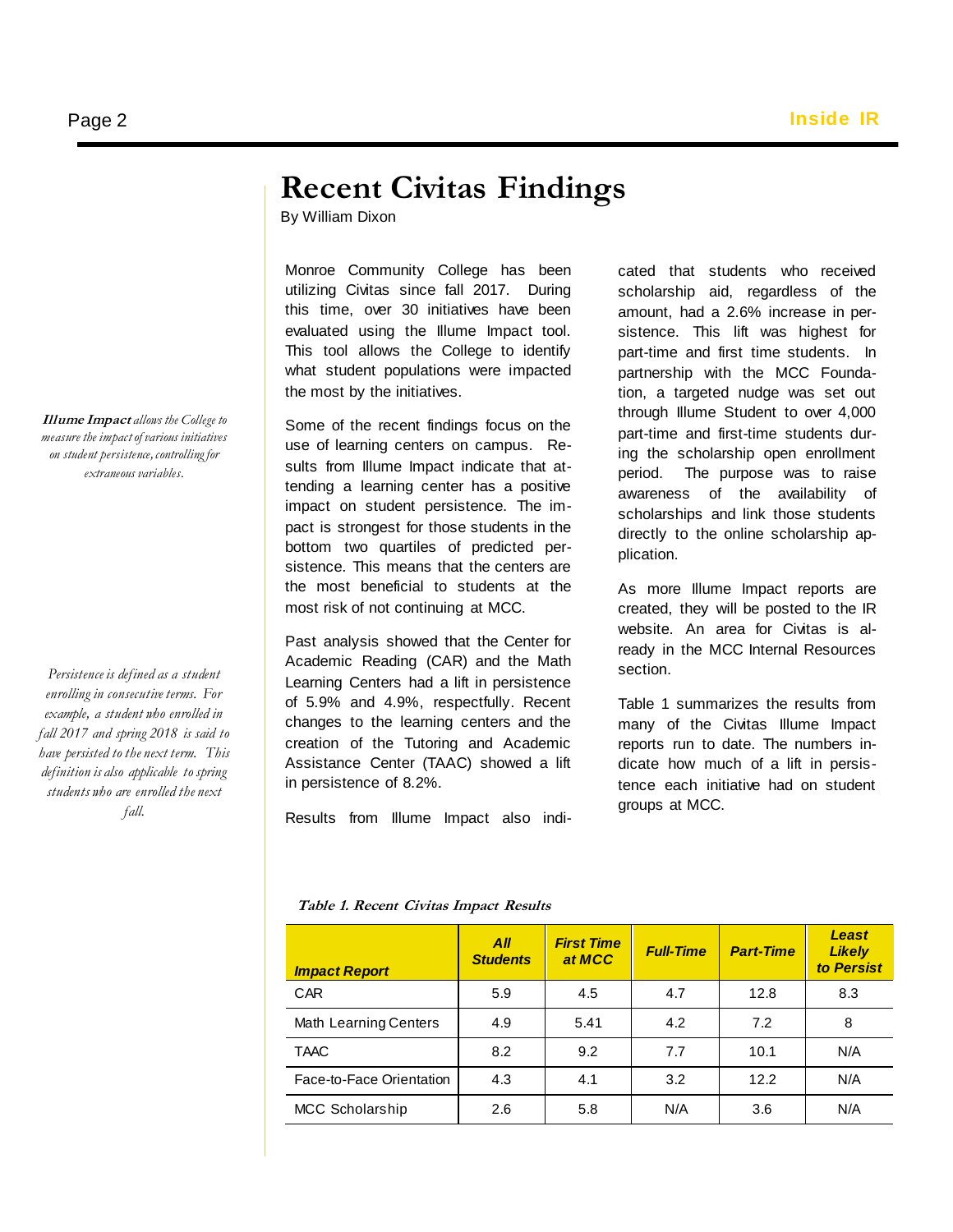#### **Online Enrollment Inside IR**

By Elina Belyablya

Spring is typically more popular for online enrollment than the fall. In spring 2019, there were a record 3,964 students who attempted an online course. The growth was due to an increase in students seeking associate degrees. Spring is typically more popular for on-<br>
line enrollment than the fall. In spring are taking traditional face-to-face cours-

Demographically, the largest increase from last spring is among African American females (+26.5%). It brings the representation of students of color in online spaces to 38%. This semester, females account for 61% of online learners.

The number of students taking all their courses online (i.e., "All Online") increased 10.6% over last spring. Two out es as well (i.e., "Mix"). The comparison of All Online and Mix students is shown in Table 2.

All Online students are generally age 25 or older, female, residing outside of Monroe County, and not students of color. The differences in proportions between All Online and Mix loads are statistically significant.

Figure 1 shows, for the past three years, the breakdown of online students by the type of credential they pursued.

*This semester, we have a record number of students taking online courses.*

*This semester, females account for 61% of online learners.*

*All Online students are generally age 25 or older, female, residing outside of Monroe County, and not students of color.*

|  | Figure 1. Online Enrollment by Credential Type |  |  |
|--|------------------------------------------------|--|--|
|  |                                                |  |  |

% Age 25 and Older

| Spring 2019 | 380 | 161 | 2,685 | 583        | 155 |
|-------------|-----|-----|-------|------------|-----|
| Spring 2018 | 382 | 174 | 2,440 | 559<br>134 |     |
| Spring 2017 | 451 | 188 | 2,428 | 123<br>548 |     |
| Fall 2018   | 367 | 150 | 2.424 | 148<br>522 |     |
| Fall 2017   | 343 | 152 | 2,297 | 150<br>509 |     |
| Fall 2016   | 425 | 175 | 2,214 | 92<br>483  |     |

53%

36%

52%

|                           | Spring 2018 |                   |       | Spring 2019       |
|---------------------------|-------------|-------------------|-------|-------------------|
|                           | Mix         | <b>All Online</b> | Mix   | <b>All Online</b> |
| Total                     | 2,495       | 1,194             | 2,643 | 1,321             |
| Male                      | 1.002       | 446               | 1.060 | 472               |
| Female                    | 1,493       | 748               | 1,583 | 849               |
| % Female                  | 60%         | 63%               | 60%   | 64%               |
| Non-Minority              | 1,548       | 830               | 1,551 | 860               |
| Minority                  | 916         | 360               | 1,067 | 446               |
| % Minority                | 37%         | 30%               | 40%   | 34%               |
| Residing in Monroe County | 2.011       | 817               | 2.152 | 913               |
| % in Monroe County        | 81%         | 68%               | 81%   | 69%               |
| Less than age 20          | 759         | 130               | 807   | 164               |
| Age 20-24                 | 878         | 429               | 893   | 466               |
| Age 25-29                 | 365         | 243               | 407   | 260               |
| Age 30 and Older          | 493         | 392               | 536   | 431               |

34%